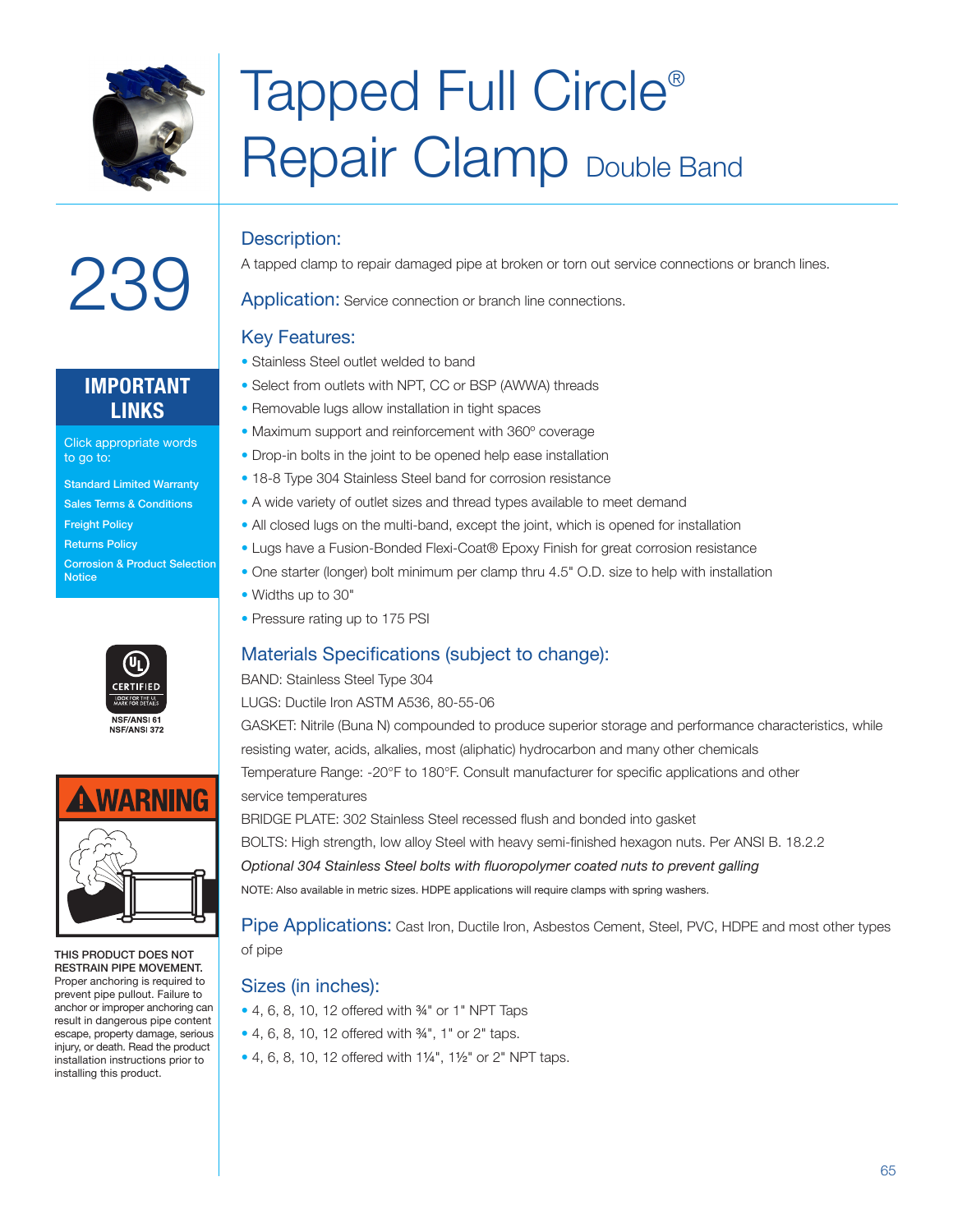

## Tapped Full Circle<sup>®</sup> **Repair Clamp Double Band**

### Bolt Numbers

| <b>BAND WIDTH INCHES.</b> | # OF BOLTS | <b>BOLT SIZES</b>        |
|---------------------------|------------|--------------------------|
| 7.5                       | 6          |                          |
| 10                        | 8          | Drop-in lug 5/8" x 6"    |
| 12.5                      | 10         | Closed lug 5/8" x 6 7/8" |
| 15                        | 12         |                          |

### Stainless Steel Bolts

| <b>TAP SIZE</b> | <b>LAST 3 DIGITS FOR</b><br><b>ALLOY BOLTS</b> | <b>LAST 3 DIGITS FOR</b><br><b>STAINLESS STEEL BOLTS</b> |
|-----------------|------------------------------------------------|----------------------------------------------------------|
| $3/4"$ NPT      | $-006$                                         | $-106$                                                   |
| 1" NPT          | $-008$                                         | $-108$                                                   |
| 1 1/4" NPT      | $-010$                                         | $-110$                                                   |
| 1 1/2" NPT      | $-012$                                         | $-112$                                                   |
| 2" NPT          | $-014$                                         | $-114$                                                   |
| 3/4" CC         | $-007$                                         | $-107$                                                   |
| $1"$ CC         | $-009$                                         | $-109$                                                   |
| 1 1/4" CC       | $-011$                                         | $-111$                                                   |
| 1 1/2" CC       | $-013$                                         | $-113$                                                   |
| $2"$ CC         | $-015$                                         | $-115$                                                   |

### ¾" and 1" NPT Taps

|                                                                                                                                                     | <b>STANDARD</b>                                  |                             |                       | <b>3/4" NPT</b><br><b>20 MM</b>                                                | $1"$ NPT<br><b>25 MM</b>                                                     | <b>METRIC</b>          |                                          |                          |                              |
|-----------------------------------------------------------------------------------------------------------------------------------------------------|--------------------------------------------------|-----------------------------|-----------------------|--------------------------------------------------------------------------------|------------------------------------------------------------------------------|------------------------|------------------------------------------|--------------------------|------------------------------|
| <b>NOMINAL</b><br>O.D.<br><b>WIDTH</b><br>WT.<br><b>SIZE</b><br><b>RANGE</b><br><b>INCHES</b><br><b>EACH LBS.</b><br><b>INCHES</b><br><b>INCHES</b> |                                                  | <b>CATALOG NUMBER</b>       | <b>CATALOG NUMBER</b> | O.D.<br>NOM.<br><b>RANGE</b><br><b>WIDTH MM</b><br><b>SIZE MM</b><br><b>MM</b> |                                                                              | WT.<br><b>EACH KG.</b> |                                          |                          |                              |
| $\overline{4}$                                                                                                                                      | 4.44-5.24<br>4.44-5.24<br>4.44-5.24<br>4.44-5.24 | 7.5<br>10.0<br>12.5<br>15.0 | 19<br>25<br>31<br>37  | 239-00045007-006<br>239-00045010-006<br>239-00045012-006<br>239-00045015-006   | 239-00045007-008<br>239-00045010-008<br>239-00045012-008<br>239-00045015-008 | 100                    | 113-133<br>113-133<br>113-133<br>113-133 | 190<br>254<br>317<br>381 | 8.6<br>11.3<br>14.0<br>16.8  |
| 6                                                                                                                                                   | 6.62-7.42<br>6.62-7.42<br>6.62-7.42<br>6.62-7.42 | 7.5<br>10.0<br>12.5<br>15.0 | 20<br>27<br>33<br>39  | 239-00066307-006<br>239-00066310-006<br>239-00066312-006<br>239-00066315-006   | 239-00066307-008<br>239-00066310-008<br>239-00066312-008<br>239-00066315-008 | 125                    | 168-188<br>168-188<br>168-188<br>168-188 | 190<br>254<br>317<br>381 | 9.1<br>12.2<br>15.0<br>17.7  |
| 6                                                                                                                                                   | 6.84-7.64<br>6.84-7.64<br>6.84-7.64<br>6.84-7.64 | 7.5<br>10.0<br>12.5<br>15.0 | 20<br>27<br>33<br>39  | 239-00069007-006<br>239-00069010-006<br>239-00069012-006<br>239-00069015-006   | 239-00069007-008<br>239-00069010-008<br>239-00069012-008<br>239-00069015-008 | 150                    | 174-194<br>174-194<br>174-194<br>174-194 | 190<br>254<br>317<br>381 | 9.1<br>12.2<br>15.0<br>17.7  |
| 8                                                                                                                                                   | 8.62-9.42<br>8.62-9.42<br>8.62-9.42<br>8.62-9.42 | 7.5<br>10.0<br>12.5<br>15.0 | 22<br>30<br>36<br>43  | 239-00086307-006<br>239-00086310-006<br>239-00086312-006<br>239-00086315-006   | 239-00086307-008<br>239-00086310-008<br>239-00086312-008<br>239-00086315-008 | 200                    | 219-239<br>219-239<br>219-239<br>219-239 | 190<br>254<br>317<br>381 | 10.0<br>13.6<br>16.3<br>19.5 |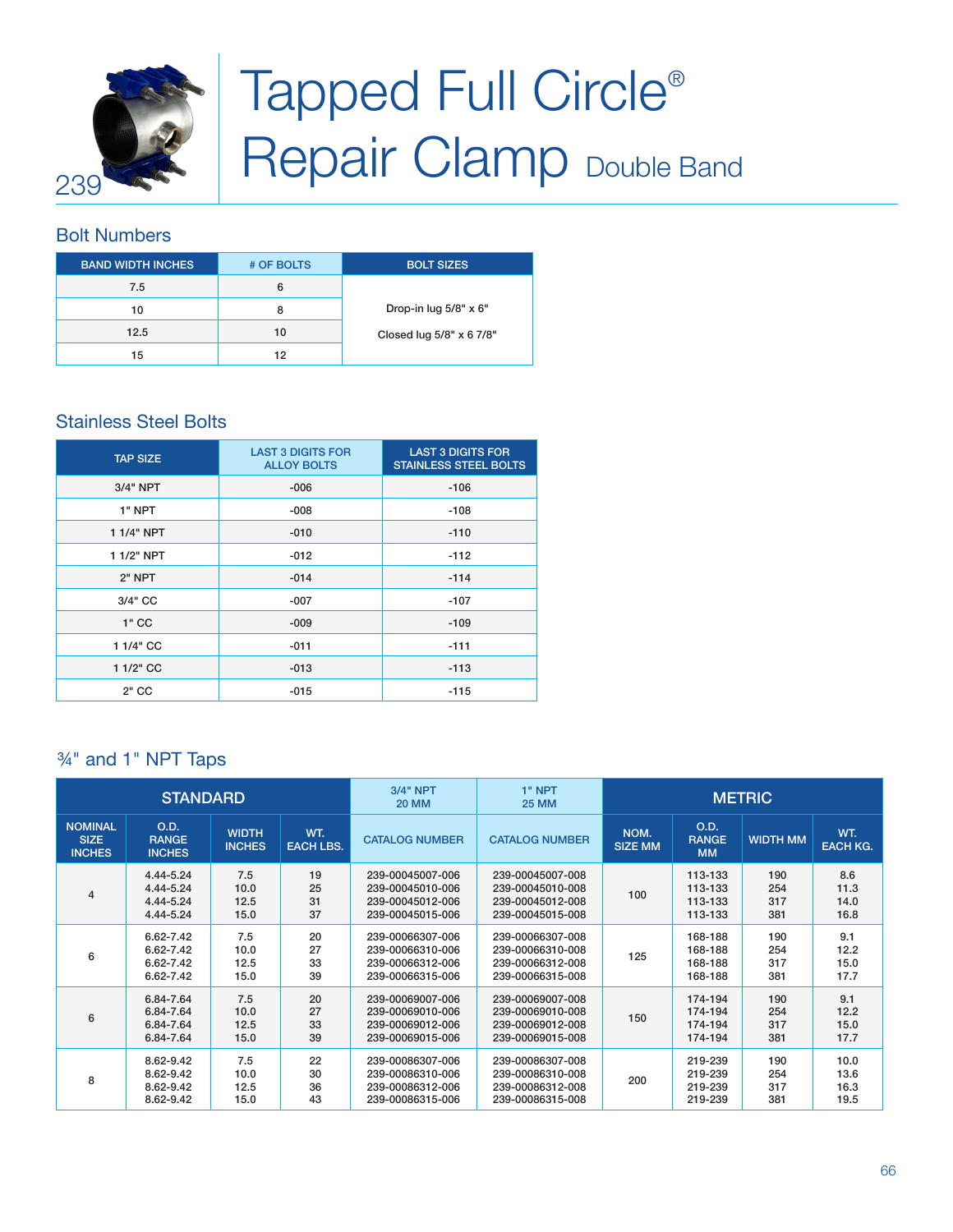### ¾" and 1" NPT Taps Continued

|                                                                                                                                                     | <b>STANDARD</b>                                  |                             |                       | <b>3/4" NPT</b><br><b>20 MM</b>                                                | $1"$ NPT<br><b>25 MM</b>                                                     | <b>METRIC</b>          |                                          |                          |                              |
|-----------------------------------------------------------------------------------------------------------------------------------------------------|--------------------------------------------------|-----------------------------|-----------------------|--------------------------------------------------------------------------------|------------------------------------------------------------------------------|------------------------|------------------------------------------|--------------------------|------------------------------|
| <b>NOMINAL</b><br>O.D.<br><b>WIDTH</b><br>WT.<br><b>SIZE</b><br><b>RANGE</b><br><b>EACH LBS.</b><br><b>INCHES</b><br><b>INCHES</b><br><b>INCHES</b> |                                                  | <b>CATALOG NUMBER</b>       | <b>CATALOG NUMBER</b> | O.D.<br>NOM.<br><b>RANGE</b><br><b>WIDTH MM</b><br><b>SIZE MM</b><br><b>MM</b> |                                                                              | WT.<br><b>EACH KG.</b> |                                          |                          |                              |
| 8                                                                                                                                                   | 8.99-9.79<br>8.99-9.79<br>8.99-9.79<br>8.99-9.79 | 7.5<br>10.0<br>12.5<br>15.0 | 22<br>30<br>36<br>43  | 239-00090507-006<br>239-00090510-006<br>239-00090512-006<br>239-00090515-006   | 239-00090507-008<br>239-00090510-008<br>239-00090512-008<br>239-00090515-008 | 200                    | 229-248<br>229-248<br>229-248<br>229-248 | 190<br>254<br>317<br>381 | 10.0<br>13.6<br>16.3<br>19.5 |
| 10                                                                                                                                                  | 10.75-11.55<br>10.75-11.55<br>10.75-11.55        | 10.0<br>12.5<br>15.0        | 31<br>40<br>48        | 239-00107510-006<br>239-00107512-006<br>239-00107515-006                       | 239-00107510-008<br>239-00107512-008<br>239-00107515-008                     | 250                    | 273-293<br>273-293<br>273-293            | 254<br>317<br>381        | 14.1<br>18.1<br>21.8         |
| 10                                                                                                                                                  | 11.10-11.90<br>11.10-11.90<br>11.10-11.90        | 10.0<br>12.5<br>15.0        | 34<br>43<br>48        | 239-00111010-006<br>239-00111012-006<br>239-00111015-006                       | 239-00111010-008<br>239-00111012-008<br>239-00111015-008                     | 250                    | 282-302<br>282-302<br>282-302            | 254<br>317<br>381        | 15.4<br>19.5<br>21.8         |
| 12                                                                                                                                                  | 12.75-13.55<br>12.75-13.55<br>12.75-13.55        | 10.0<br>12.5<br>15.0        | 34<br>43<br>50        | 239-00127510-006<br>239-00127512-006<br>239-00127515-006                       | 239-00127510-008<br>239-00127512-008<br>239-00127515-008                     | 300                    | 324-344<br>324-344<br>324-344            | 254<br>317<br>381        | 15.4<br>19.5<br>22.7         |
| 12                                                                                                                                                  | 13.20-14.00<br>13.20-14.00<br>13.20-14.00        | 10.0<br>12.5<br>15.0        | 34<br>43<br>50        | 239-00132010-006<br>239-00132012-006<br>239-00132015-006                       | 239-00132010-008<br>239-00132012-008<br>239-00132015-008                     | 300                    | 335-355<br>335-355<br>335-355            | 254<br>317<br>381        | 15.4<br>19.5<br>22.7         |

### 1¼", 1½" and 2" NPT Taps

|                                      | <b>STANDARD</b>                              |                               |                            | 1 1/4" NPT<br><b>32 MM</b>                                                   | 1 1/2" NPT<br><b>40 MM</b>                                                   | $2"$ NPT<br><b>50 MM</b>                                                     | <b>METRIC</b>                    |                                          |                           |                              |
|--------------------------------------|----------------------------------------------|-------------------------------|----------------------------|------------------------------------------------------------------------------|------------------------------------------------------------------------------|------------------------------------------------------------------------------|----------------------------------|------------------------------------------|---------------------------|------------------------------|
| NOM.<br><b>SIZE</b><br><b>INCHES</b> | <b>O.D.</b><br><b>RANGE</b><br><b>INCHES</b> | <b>WIDTH</b><br><b>INCHES</b> | WT.<br><b>EACH</b><br>LBS. | <b>CATALOG NUMBER</b>                                                        | <b>CATALOG NUMBER</b>                                                        | <b>CATALOG NUMBER</b>                                                        | NOM.<br><b>SIZE</b><br><b>MM</b> | <b>O.D.</b><br><b>RANGE</b><br><b>MM</b> | <b>WIDTH</b><br><b>MM</b> | WT.<br><b>EACH</b><br>KG.    |
| $\overline{4}$                       | 4.44-5.24                                    | 7.5<br>10<br>12.5<br>15       | 19<br>25<br>31<br>37       | 239-00045007-010<br>239-00045010-010<br>239-00045012-010<br>239-00045015-010 | 239-00045007-012<br>239-00045010-012<br>239-00045012-012<br>239-00045015-012 | 239-00045007-014<br>239-00045010-014<br>239-00045012-014<br>239-00045015-014 | 100                              | 113-133                                  | 190<br>254<br>317<br>381  | 8.6<br>11.3<br>14.0<br>16.8  |
| 6                                    | 6.62-7.42                                    | 7.5<br>10<br>12.5<br>15       | 20<br>27<br>33<br>39       | 239-00066307-010<br>239-00066310-010<br>239-00066312-010<br>239-00066315-010 | 239-00066307-012<br>239-00066310-012<br>239-00066312-012<br>239-00066315-012 | 239-00066307-014<br>239-00066310-014<br>239-00066312-014<br>239-00066315-014 | 150                              | 169-188                                  | 190<br>254<br>317<br>381  | 9.1<br>12.2<br>15.0<br>17.7  |
| $6\phantom{1}6$                      | 6.84-7.64                                    | 7.5<br>10<br>12.5<br>15       | 20<br>27<br>33<br>39       | 239-00069007-010<br>239-00069010-010<br>239-00069012-010<br>239-00069015-010 | 239-00069007-012<br>239-00069010-012<br>239-00069012-012<br>239-00069015-012 | 239-00069007-014<br>239-00069010-014<br>239-00069012-014<br>239-00069015-014 | 150                              | 174-194                                  | 190<br>254<br>317<br>381  | 9.1<br>12.2<br>15.0<br>17.7  |
| 8                                    | 8.62-9.42                                    | 7.5<br>10<br>12.5<br>15       | 22<br>30<br>36<br>43       | 239-00086307-010<br>239-00086310-010<br>239-00086312-010<br>239-00086315-010 | 239-00086307-012<br>239-00086310-012<br>239-00086312-012<br>239-00086315-012 | 239-00086307-014<br>239-00086310-014<br>239-00086312-014<br>239-00086315-014 | 200                              | 219-239                                  | 190<br>254<br>317<br>381  | 10.0<br>13.6<br>16.3<br>19.5 |
| 8                                    | 8.99-9.79                                    | 7.5<br>10<br>12.5<br>15       | 22<br>30<br>36<br>43       | 239-00090507-010<br>239-00090510-010<br>239-00090512-010<br>239-00090515-010 | 239-00090507-012<br>239-00090510-012<br>239-00090512-012<br>239-00090515-012 | 239-00090507-014<br>239-00090510-014<br>239-00090512-014<br>239-00090515-014 | 200                              | 229-248                                  | 190<br>254<br>317<br>381  | 10.0<br>13.6<br>16.3<br>19.5 |
| 10                                   | 10.75-11.55                                  | 10<br>12.5<br>15              | 31<br>40<br>48             | 239-00107510-010<br>239-00107512-010<br>239-00107515-010                     | 239-00107510-012<br>239-00107512-012<br>239-00107515-012                     | 239-00107510-014<br>239-00107512-014<br>239-00107515-014                     | 250                              | 273-293                                  | 254<br>317<br>381         | 14.1<br>18.1<br>21.8         |
| 10                                   | 11.10-11.90                                  | 10<br>12.5<br>15              | 31<br>40<br>48             | 239-00111010-010<br>239-00111012-010<br>239-00111015-010                     | 239-00111010-012<br>239-00111012-012<br>239-00111015-012                     | 239-00111010-014<br>239-00111012-014<br>239-00111015-014                     | 250                              | 281-310                                  | 254<br>317<br>381         | 14.1<br>18.1<br>21.8         |
| 12                                   | 12.75-13.55                                  | 10<br>12.5<br>15              | 34<br>43<br>50             | 239-00127510-010<br>239-00127512-010<br>239-00127515-010                     | 239-00127510-012<br>239-00127512-012<br>239-00127515-012                     | 239-00127510-014<br>239-00127512-014<br>239-00127515-014                     | 300                              | 324-353                                  | 254<br>317<br>381         | 15.4<br>19.5<br>22.7         |
| 12                                   | 13.20-14.00                                  | 10<br>12.5<br>15              | 34<br>43<br>50             | 239-00132010-010<br>239-00132012-010<br>239-00132015-010                     | 239-00132010-012<br>239-00132012-012<br>239-00132015-012                     | 239-00132010-014<br>239-00132012-014<br>239-00132015-014                     | 300                              | 334-364                                  | 254<br>317<br>381         | 15.4<br>19.5<br>22.7         |

Maximum available clamp width is 30 inches. All sizes of Full Circle®s are available with tapped outlets.

Suitable anchorage must be provided when excessive pipe movement could cause the pipe to move out of the clamp.